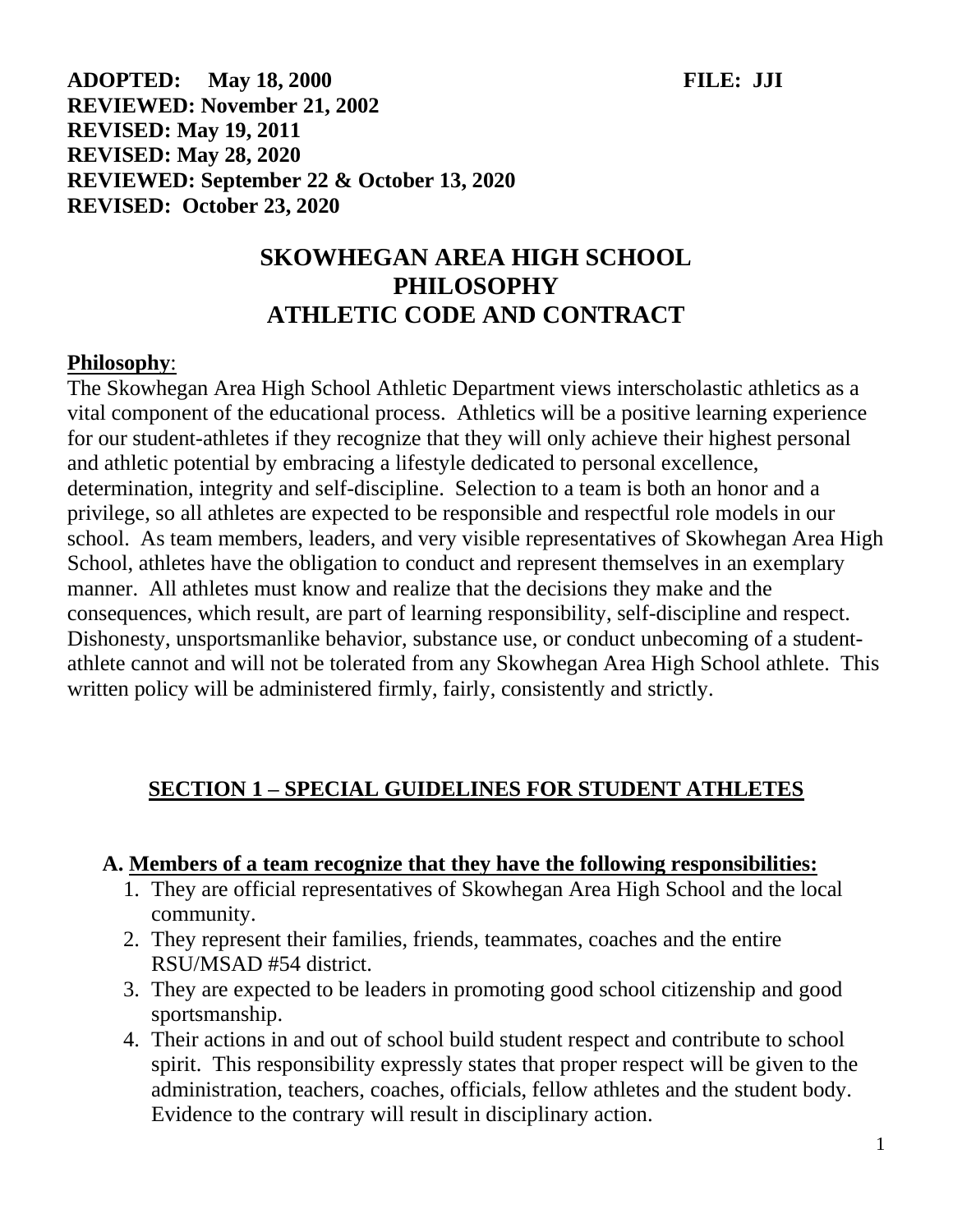#### **The following steps will be taken in disciplinary referrals:**

- 1. Students and other parties involved will be interviewed by the Athletic Director.
- 2. AD will conference with the Principal.
- 3. Parents, athlete(s), and any other involved parties who may be interviewed will be notified of suspected athletic code infractions.
- 4. After consulting with all necessary parties and gathering all relevant facts and information, the Athletic Director will notify the athlete and parents of the final decision.
- 5. Decisions may be appealed to the Principal.

# **B. ATTENDANCE:**

In order to participate in a contest or a practice, athletes must be in attendance at school for the entire day (or the last day preceding the contest or practice if it is scheduled on a non-school day). Being in attendance is defined as being present and appropriately participating in all assigned classes and study halls. A doctor's/dentist appointment, funeral, family emergency, or other emergency situations would be exempt from this provision if okayed by the Athletic Director and/or proper documentation is provided to the school. Athletes who are habitually tardy during the season may be subject to further disciplinary action.

# **C. PRACTICE ATTENDANCE**

Athletes must notify the coach prior to practice if lateness or absence is anticipated for a practice session. Academic assistance from a teacher is an acceptable reason for being late to practice. Athletes who miss practice the day before a contest shall not compete in the contest unless excused/okayed by the coach. Coaches may excuse athletes from practice with specific requests.

# **D. EQUIPMENT**

Athletes will be issued the best possible equipment. Each athlete will assume responsibility for this equipment and will be billed for any lost, not returned or damaged items. Equipment issued shall be worn only when participating in any athletic contest, practice, or when authorized by a coach. No equipment shall be taken without the consent of the coach or Athletic Director. Athletes who owe money or equipment from a previous sport may not receive uniforms or equipment for a new sport until the equipment is paid for or returned.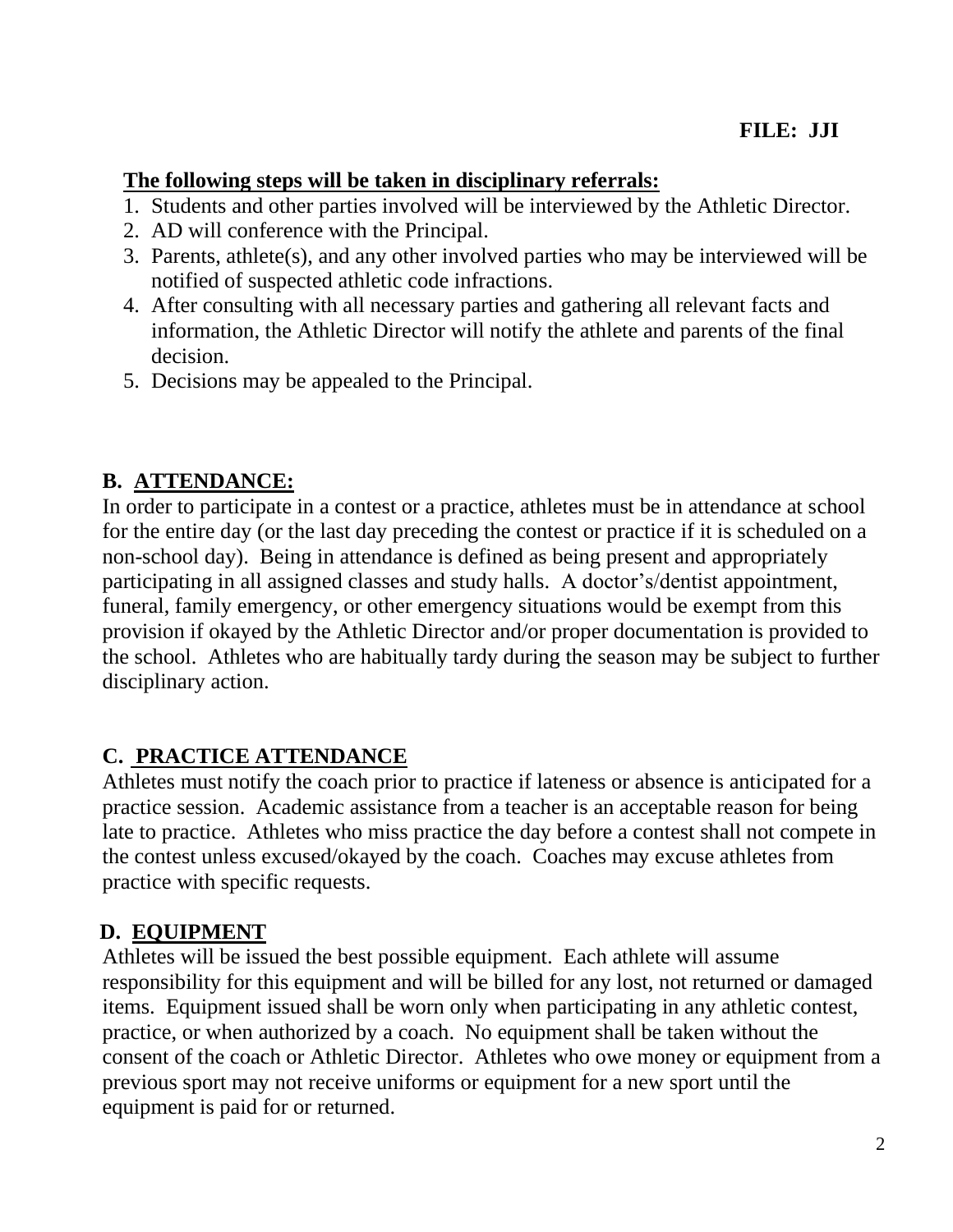# **C. CHANGING SPORTS**

An athlete may be allowed to change from one sport to another during the same sports season by mutual consent of the coaches involved. The Athletic Director will administer special cases.

# **F. TRANSPORTATION**

All athletes are required to travel to and from all away contests or practices with the team in the school provided transportation. The following is a list of exceptions to this provision:

- 1. Permission to return home with **parents** after an away contest may be granted provided that the parent(s) present a note to the coach or signs the athlete out after the contest.
- 2. Permission to return home with **adults other than the student's parents** may be granted if a note from the athlete's parents is pre-approved by the athletic director, given to the coach, and provided that the adult(s) responsible for taking the athlete speaks to the coach after the contest.
- 3. Further exceptions may be made in emergency cases with the approval of both the parents and school administration.

# **G. DRESS**

For all school sponsored trips, athletes should wear appropriate clothing as designated by the coach.

# **H. LANGUAGE**

Vulgar language used by student-athletes will not be tolerated and is just cause for disciplinary action.

# **I. SCHOOL SUSPENSION**

Athletes suspended from school (Out of School Suspension or In School Suspension) will not be allowed to practice or participate in contests while on suspension and may be subject to further disciplinary action by the athletic department.

# **J. CONDUCT**

Since we expect good role modeling by our athletes, any conduct unbecoming of a student-athlete, including any illegal activity, may be subject to disciplinary action.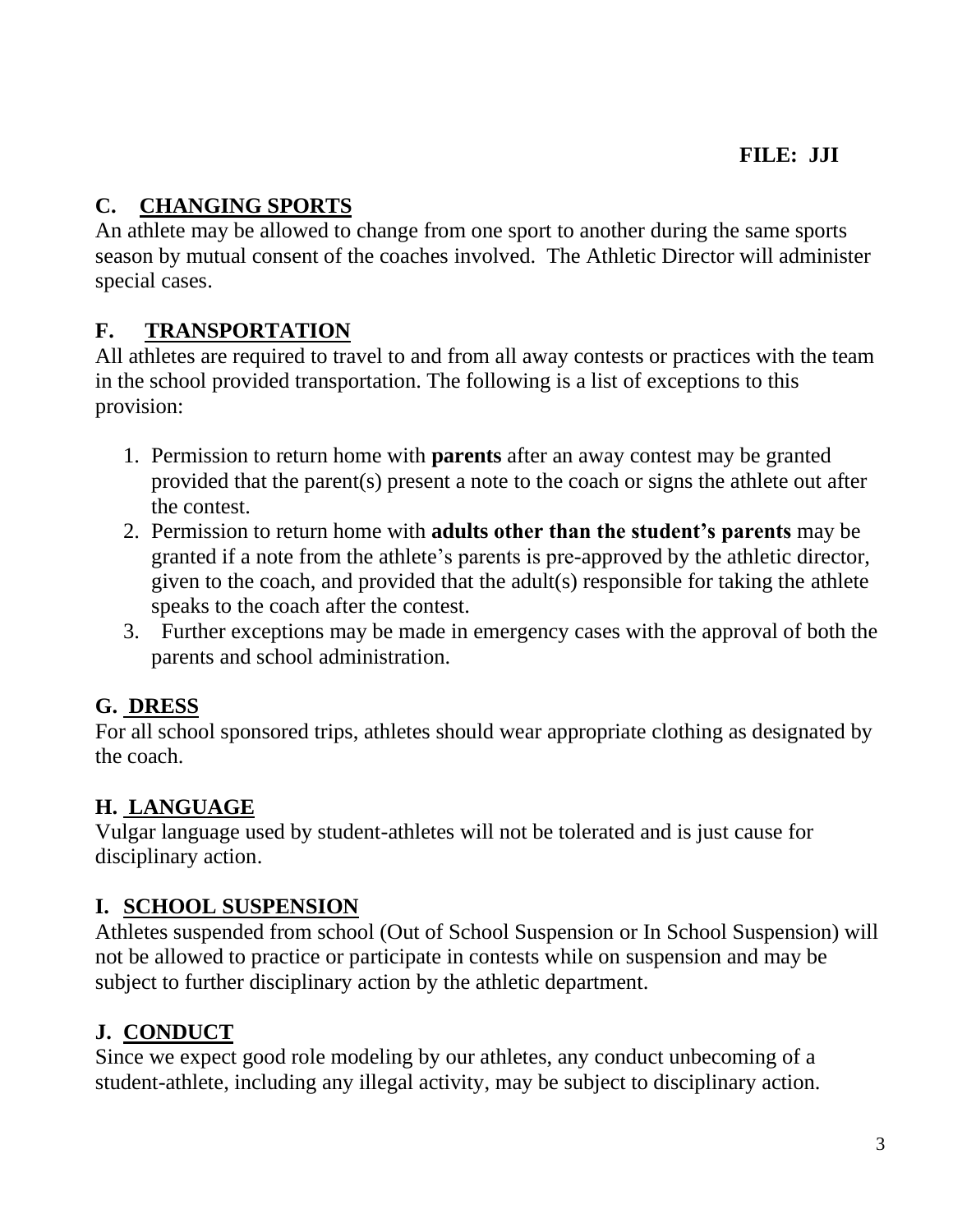### **K. TIMELINE**

These rules will be in effect from the day of the sport's first team meeting until after the awards banquet. This policy will continue to be in effect between seasons for athletes participating in two or more consecutive sports.

### **L. ADDITIONAL RULES**

All team members will abide by any additional training rules and regulations established by the coach. **Each athlete will be given a written copy of any additional team rules.**

# **SECTION 2 – SUBSTANCE ABUSE**

The RSU/MSAD 54 School District recognizes the value of athletic participation as a positive alternative to substance use. It is, therefore, the policy of the District that students participating on all athletic teams sign and abide by rules, which prohibit violations of the District's substance abuse policy at any time or place during the season**.**  The season is defined as that period of time from the first team meeting/practice to the end of season banquet.

**A. Students may not possess, use, be under the influence of, buy, or furnish to others the following substances: alcohol, tobacco (all forms), e-cigarettes, hookas, vaporizers, medical marijuana, illegal drugs, look-a-like drugs or devices and/or prescription drugs and any other prohibited substance as provided in JICH.**

### **B. Violations during the athlete's high school career shall result in the following consequences:**

#### **First Offense**

- 1. Meeting with the assigned administrator(s) and student to verify incident.
- 2. Inform parent or guardian of the incident.
- 3. Suspend student from athletics/co-curricular activities for 20% of the season.
	- **For athletes**, the 20% suspension will be defined as 20% of MPA countable games. Students will not be allowed to participate in pre-season scrimmages or other non-countable games during the suspension. Athletes will be required to practice and travel with the team during the suspension but shall not be in uniform. This suspension will begin immediately after the ineligibility is determined.
	- **For co-curricular participants**, the 20% suspension will be defined/interpreted by administration based on the time that the co-curricular activity meets. During this time, the student will attend meetings/activities but will not be able to participate/perform.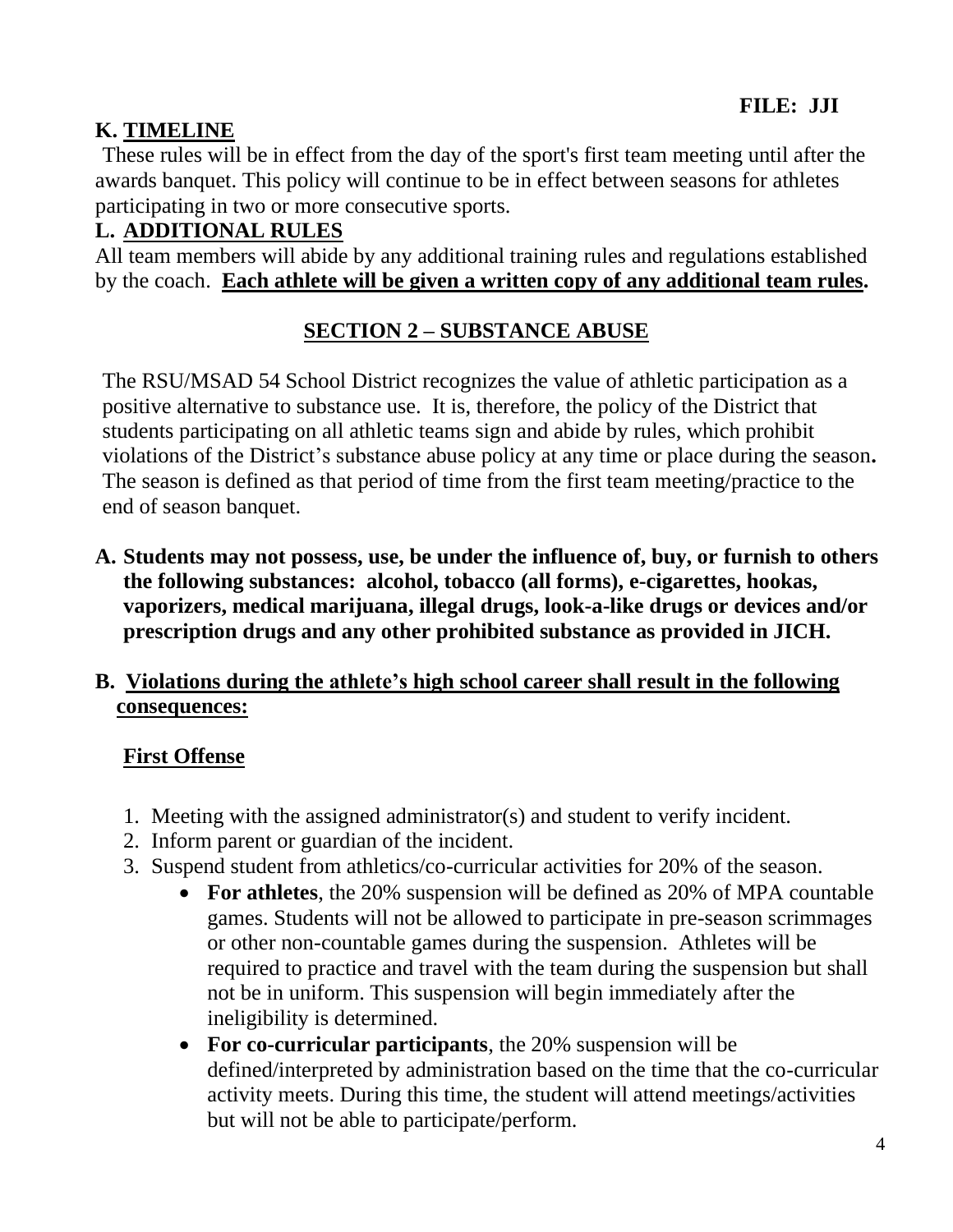- 4. The student is required to participate in a school approved and school provided diversion program. Failure to comply with the required diversion program will result in further suspension from all athletics and co-curricular activities until successful completion.
- 5. The season ending banquet will be considered a countable event for serving the 20% suspension.
- 6. If all conditions are satisfactorily met, the student may return to athletic and/or cocurricular participation on the day following the suspension.
- 7. If the suspension occurs at the end of the season, the student will need to fulfill the above requirements before being allowed to participate in another athletic and/or co-curricular contest - The balance of the countable contest suspension will be applied to the next season and/or activity.

### **Second Offense (This is cumulative throughout the high school career)**

- 1. Meeting with the assigned administrator(s) and student to verify incident.
- 2. Inform parent or guardian of the incident.
- 3. Suspend student from athletics/co-curricular activities for 50% of the season.
	- **For athletes**, the 50% suspension will be defined as 50% of MPA countable games. Students will not be allowed to participate in pre-season scrimmages or other non-countable games during the suspension. Athletes will be required to practice and travel with the team during this suspension but shall be out of uniform. This suspension will begin immediately after the ineligibility is determined.
	- **For co-curricular participants**, the 50% suspension will be defined/interpreted by administration based on the time that the co-curricular activity meets. During this time, the student will attend meetings/activities but will not be able to participate/perform.
- 4.It will be the responsibility of the student and their legal guardian/guardians to obtain an evaluation from a licensed substance abuse counselor. Based in part on the counselor's evaluation, the school will determine whether or not the student will be able to return to athletic or co-curricular participation following the suspension. The student will be suspended from all athletic and/or co-curricular activities for one calendar year from date of the offense unless the student and a legal guardian agree to an evaluation from a licensed substance abuse counselor.
- 5. The season ending banquet will be considered a countable event for serving the 50% suspension.
- 6.If the suspension occurs at the end of the season, the student will need to fulfill the above requirements before being allowed to participate in contests during another athletic and/or co-curricular season. The balance of countable contest suspension will be applied to the next season and/or activity).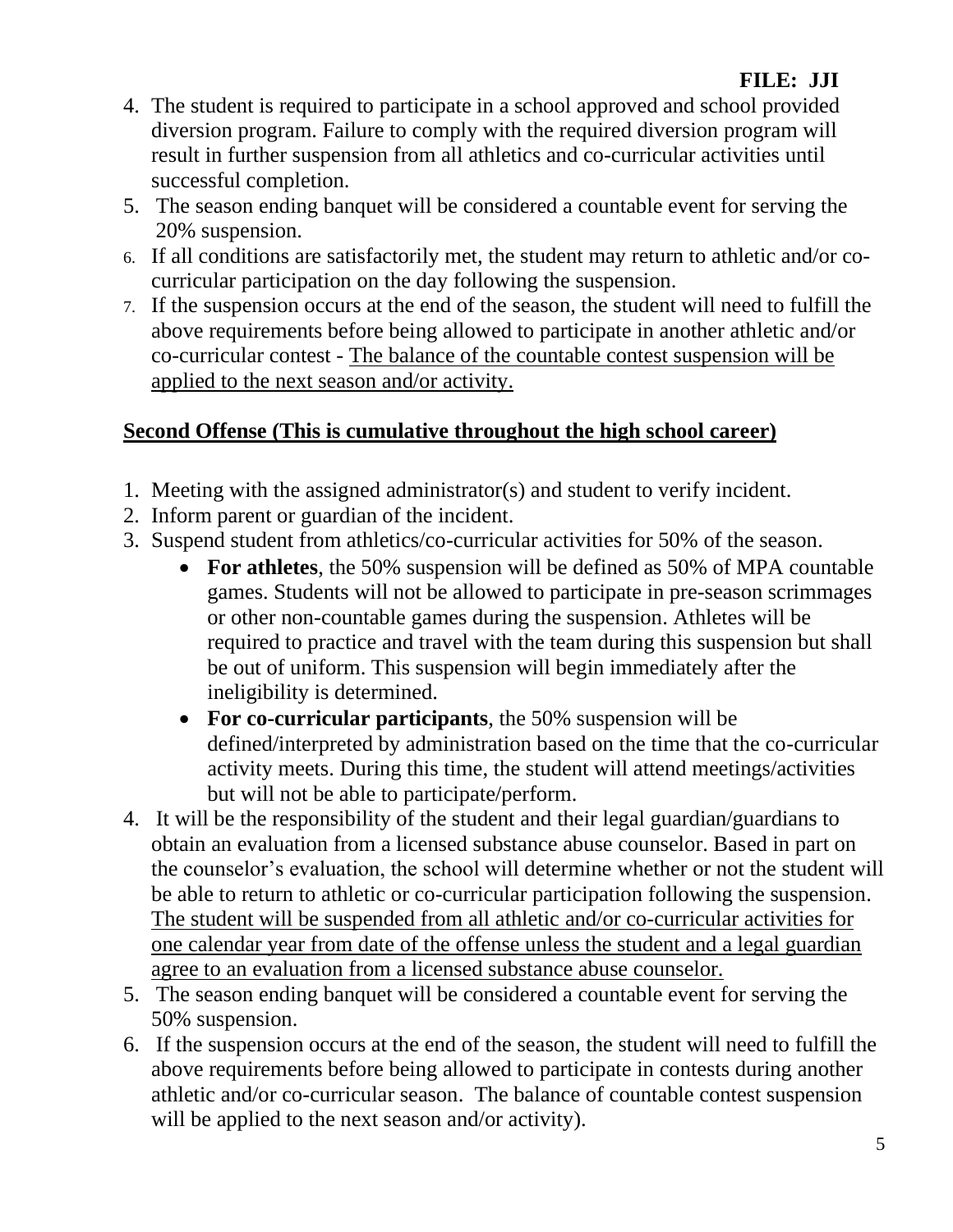8. **If a second offense occurs in the same school year, that student will be suspended from athletics for one calendar year. Proof of evaluation/treatment must be provided in order to be considered to return to athletic and/or cocurricular participation.**

#### **Third Offense (This is cumulative throughout the high school career)**

- 1. Meeting with assigned administrator/s to verify incident.
- 2. Inform parent or guardian of the incident.
- 3. Suspension of student from athletics and co-curricular activities for one calendar year from date of offense.
- 4.It will be the responsibility of the student and their legal guardian/guardians to obtain an evaluation from a licensed substance abuse counselor. Based in part on the counselor's evaluation, the school will determine whether or not the student will be able to return to athletic or co-curricular participation after serving the year-long suspension.

# **Section 3 – GENERAL RULES**

# **A. PHYSICAL**

Students who are candidates for interscholastic sports teams must provide proof of a 'current' physical examination done by a licensed physician prior to the tryout or first practice for the sport. When athletes obtain physicals from their physician, a dated statement of health clearing the athlete for participation **must** be forwarded to the nurse or AD at the school to be included in the health record. **All physicals are good for three years, unless a physician specifies a shorter time period.** All new students to the district will be expected to provide a 'current' proof of physical clearing them before they will be allowed to participate in sports at the high school.

# **B. INJURY AND ILLNESS**

- 1. Each athlete needs to report all injuries to their coach and/or trainer ASAP. Athletes should always try to see the trainer about an injury and let him recommend a physician visit, if he feels it is necessary. Whenever possible, the trainer will work to get athletes back from an injury without the need to see a physician.
- 2. An athlete with an illness or injury requiring care by a medical facility needs to bring a copy of the signed physician's findings note to the coach, AD or nurse ASAP. In this instance, the athlete will need to present a signed clearance from the physician to the coach, AD or nurse before they can return to participation.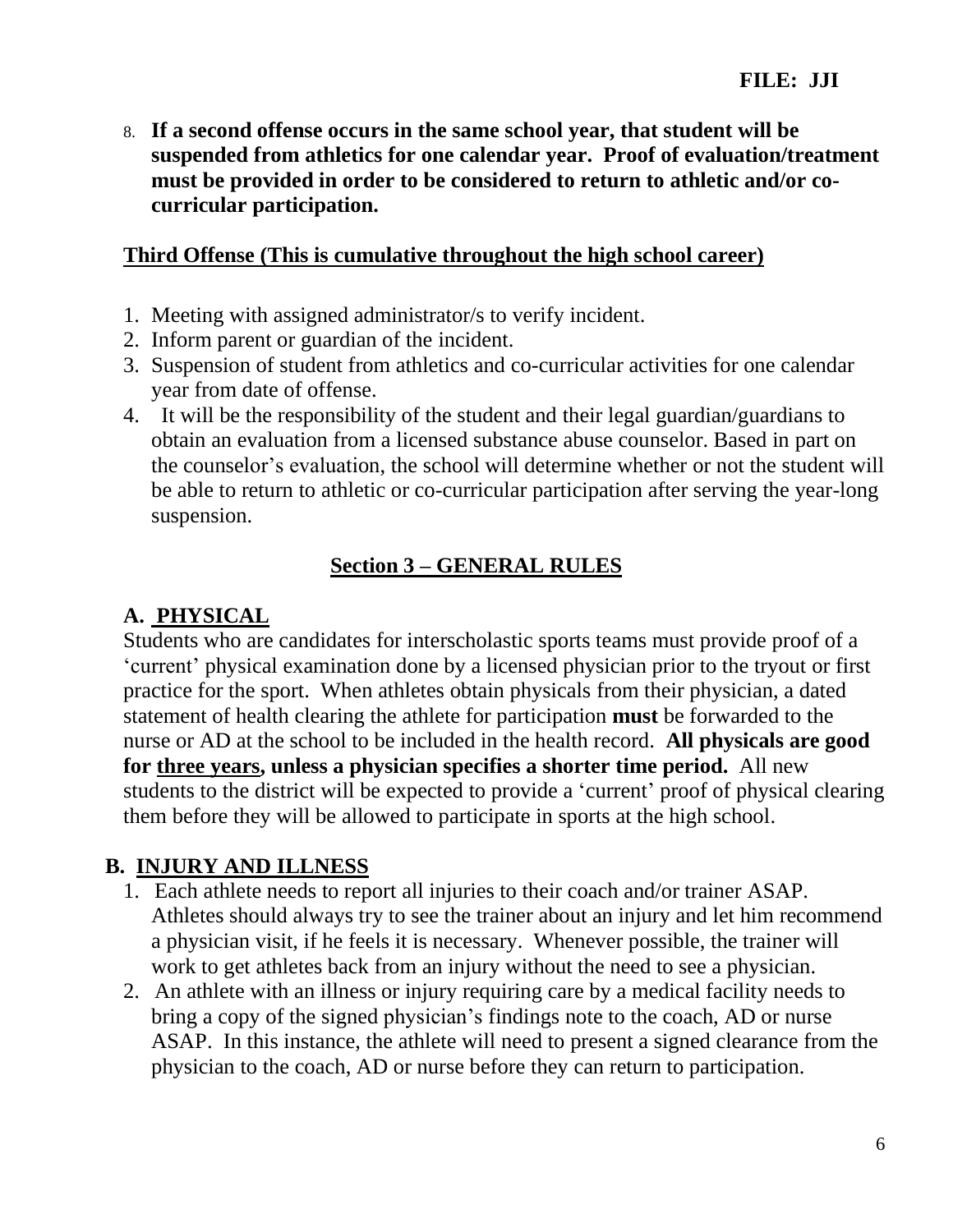# **FILE: JJI**

3. By signing this form, **parents** are acknowledging that an RFGH athletic trainer or certified coach may provide direct emergency care and initial treatment to the student-athlete should they become injured during practice, a game, or school sanctioned sporting event.

### **C. INSURANCE**

Students who are candidates for high school sports teams **must** provide proof of medical insurance prior to the tryouts or first practice for that sport. RSU 54/MSAD 54 does not carry comprehensive student accident insurance. If you cannot provide proof of medical insurance for your prospective athlete(s), then please contact the high school to request information on specific sport insurance plans or school year insurance plans that you can purchase.

### **D. CONCUSSIONS**

Annually and/or prior to the beginning of each sports season**,** student-athletes and parents of students will be provided with information about the following:

- 1. The risk of concussion or head injuries and the dangers associated with continuing to participate when a concussion or other head injury is suspected.
- 2. The signs and symptoms of a concussion and other head injuries.
- 3. The RSU/MSAD #54 concussion protocol for 1) removal from the activity when a student has a concussion or head injury, 2) evaluation, 3) return to participation in the activity ("return to play").

# **E. ACADEMIC ELIGIBILITY:**

1. Students are eligible to participate in athletics/co-curriculuar activities for eight consecutive semesters after enrolling in high school as freshmen.

2. Students become ineligible on their twentieth birthday or upon graduation from high school.

3. Students must be regularly enrolled in a minimum of five course credits, they must be passing a minimum of five course credits, and they must be passing all essential course credits required for graduation at the end of the applicable quarter (quarter grade) in order to be eligible for competition during the following quarter (graduation requirements are 17.5 essential credits – see SAHS student handbook for specific courses). Pass/fail courses do not count towards fulfilling this requirement.

**FALL:** \*4th quarter grades from the previous school year determine athlete eligibility for the start of the fall season (incoming freshmen are **all eligible** to start their freshmen fall).

\*1st quarter grades determine athlete eligibility for the remainder of the fall season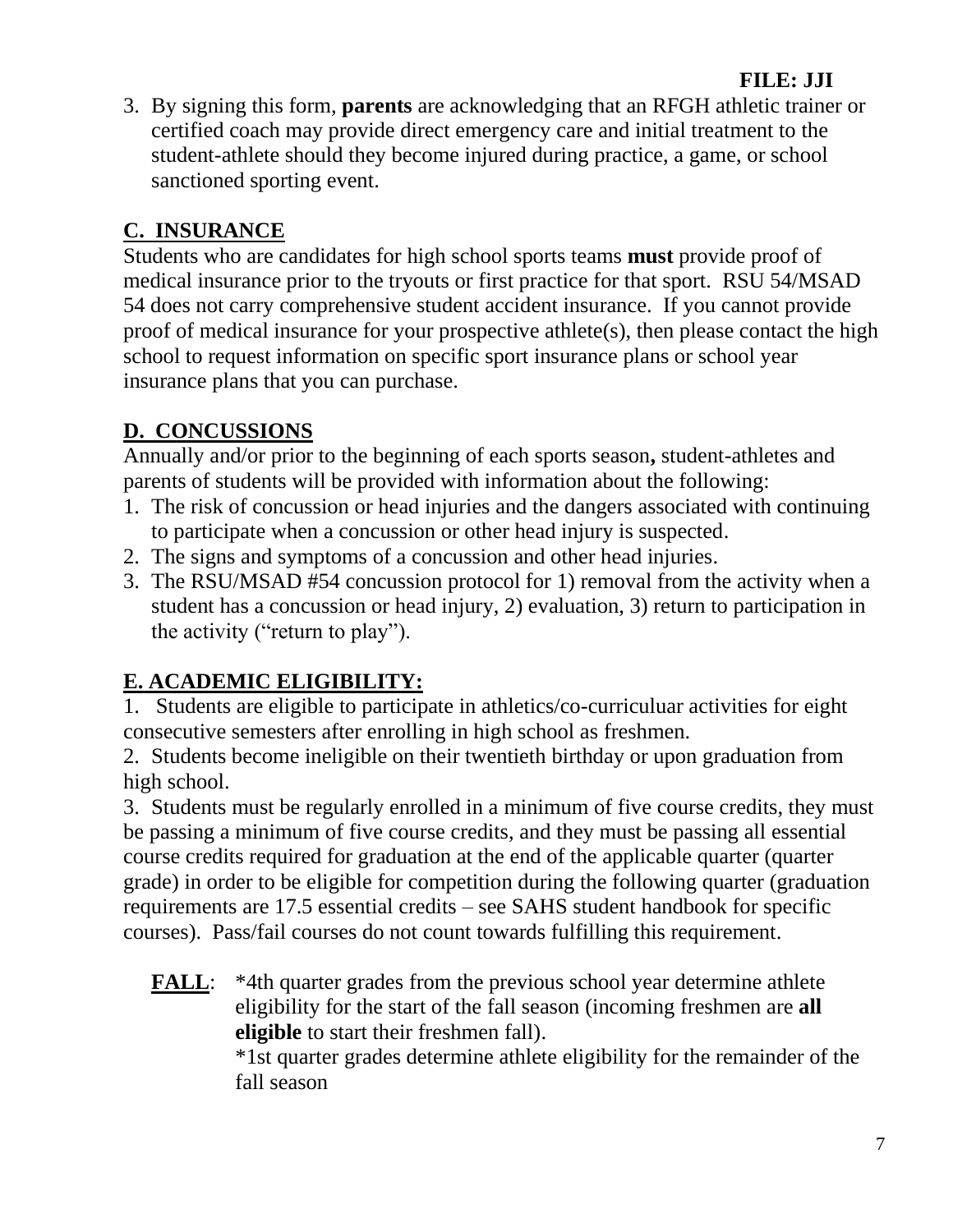**WINTER**: \*1st quarter grades determine athlete eligibility for the start of the winter season.

> \*2nd quarter grades determine athlete eligibility for the end of the winter season after these grades have been issued.

**SPRING:** \*2nd quarter grades determine athlete eligibility for pre-season and regular season games prior to 3rd quarter grades being final. \*3rd quarter grades determine athlete eligibility for the remainder of the spring season.

# **F. ACADEMICALLY INELIGIBLE ATHLETES**

Academically ineligible athletes will be required to practice and travel with the team during their suspension but shall not be in uniform for all scrimmages, other noncountable contests and 20% of regular season contests after the ineligibility is determined. The following is a breakdown of 20% of contests for all SAHS sports based on a typical regular season schedule.

**FALL SPORTS: Football – 2 games; Soccer – 3 games; Field Hockey – 3 games; Cross-Country – 2 meets; Golf – 2 matches; Cheering – 2 games**

**WINTER SPORTS: Cheering (winter) – 1 competition & TBA basketball games; Basketball – 4 games; Alpine Skiing – 3 meets; Indoor Track – 2 meets; Wrestling – 3 meets; Bowling – 2 Meets; Unified Basketball – 2 games**

**SPRING SPORTS: Softball – 4 games; Baseball – 4 games; Tennis – 3 matches; Track – 2 meets.**

### **G. TO REGAIN ELIGIBILITY THE STUDENT-ATHLETE MUST**

- 1. Have their academic progress monitored weekly by the athletic director.
- 2. Be passing a minimum of 5 course credits and be passing all courses required for graduation.
- 3. Meet with the AD at the end of the ineligibility period to be informed of their eligibility status.

### **H. CONTINUOUSLY INELIGIBLE ATHLETES:**

- 1. Athletes who are ineligible at the end of the  $1<sup>st</sup>$  time period are ineligible for another 20% of contests.
- 2. Athletes who are not eligible at the end of the  $2<sup>nd</sup>$  time period will be dismissed from the team.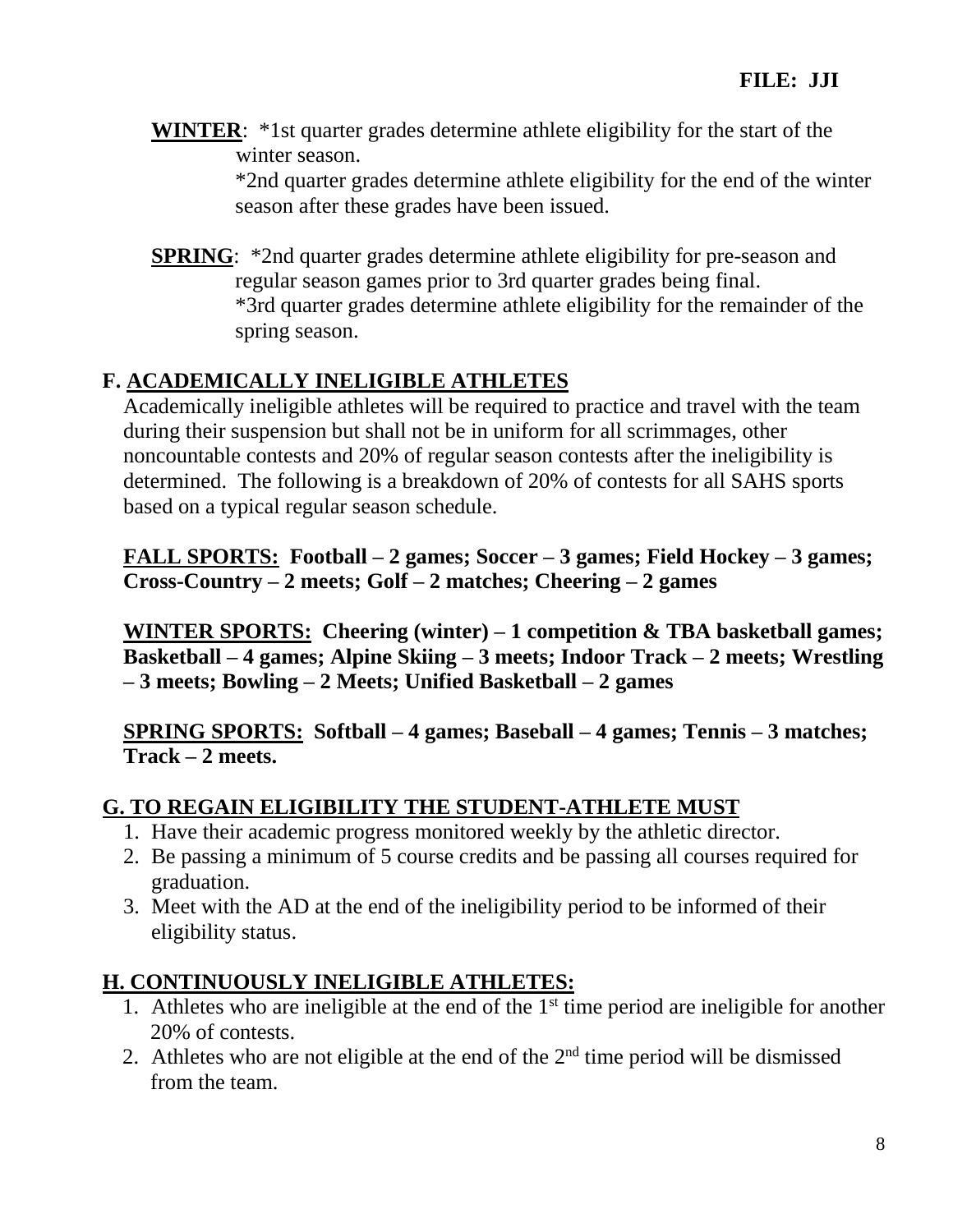**I. MPA Bona Fide Rule:** This MPA rule prevents members of a school team from missing high school team practice or competition to compete or practice elsewhere. **Two waivers per student-athlete per sport season may be granted by the principal on a case-by-case basis for extraordinary circumstances.** For example, if a studentathlete were invited to participate in a prestigious weekend event or in a nationally recognized tournament over a school vacation then a waiver may be granted. However, if a student-athlete requests to miss practice every Friday because they are receiving specialized coaching from an outside team/coach, then a waiver would not be granted. Violations of this rule after the allowable waivers have been used and/or when waivers are not granted will be penalized as follows:

# **Penalty for violation of the MPA Bona Fide Rule:**

- 1. **First Violation -** Report violation to MPA and the athlete is suspended for one game/contest.
- 2. **Second Violation -** Report violation to MPA & the athlete is removed from team for the remainder of season.

# **J. Social Media:**

Social media can be a useful tool to communicate with teammates, fans, friends, coaches and more. Social media can also me dangerous if you are not extremely careful. Every picture, link, quote, tweet, status or post that you put online is forever part of your digital footprint. You really never know when your digital footprint will come back to hurt or help your reputation during the recruiting process, a job interview or other important areas in your life. Recognizing all of this, athletes need to follow the following guidelines as it pertains to their online profile:

- 1. Athletes must take responsibility for their online profile, including their posts and any photos, videos or other recordings posted by others in which they appear.
- 2. Athletes will not degrade their opponents using social media before, during or after the game.
- 3. Athletes will only post positive things about teammates, coaches, opponents and officials on social media.
- 4. Athletes will use social media to promote their abilities, team, community and social values.
- 5. Athletes will consider "Is this the me I want people to see?" before posting anything online.
- 6. Athletes will ignore any comments made about them on social media and will not retaliate.
- 7. Athletes who see a teammate post something potentially negative online will have a conversation with that teammate. If the athlete doesn't feel comfortable talking to the teammate about this, they agree to talk to a captain or a coach.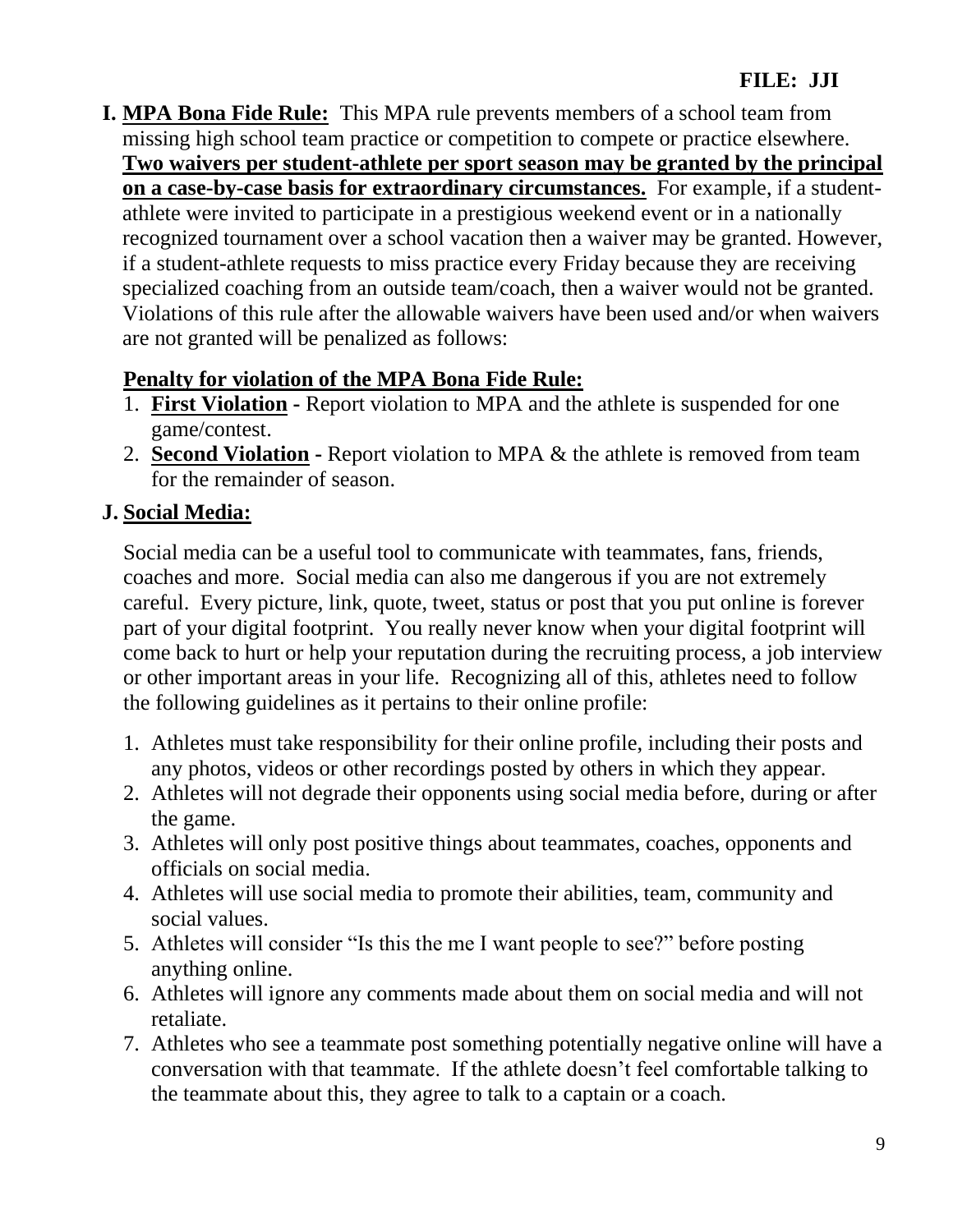8. Athletes need to recognize and understand that they represent their sport(s), school, team, family and community at all times as a member of a high school sports team, so they need to do this in the most positive, respectful and responsible manner possible.

### **Penalties for violations of the social media policy (cumulative during high school career):**

- **1. First Violation** Meeting with the student, coach and AD to discuss and learn from the violation.
- **2. Second Violation** Suspension from athletics for up to 20% of regular season contests.
- **3. Third Violation** Suspension from athletics for up to 50% of regular season contests.
- **4. Fourth Violation** Suspension from athletics for up to 1 calendar year.

Athletes who are penalized for social media violations will be required to practice and travel with the team during their suspension but shall not be in uniform for all scrimmages, other noncountable contests and the number of regular season contests specified by the violation and the applicable consequence listed above.